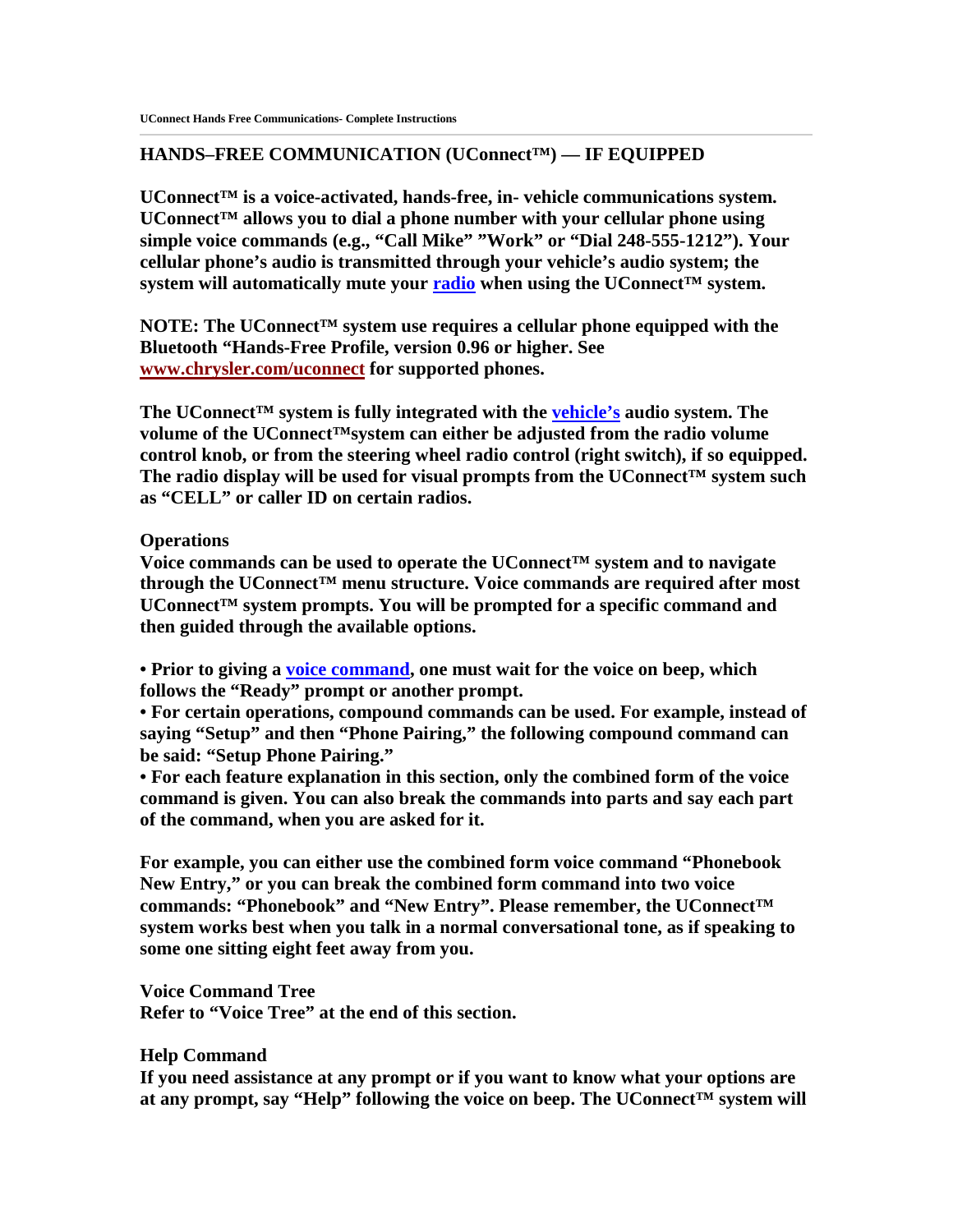**play all the options at any prompt if you ask for help.** 

**To activate the UConnect™ system from idle, simply press the "Phone" button and follow audible prompts for directions. All UConnect™ system sessions begin with a press of the 'Phone' button on the mirror.** 

# **Cancel Command**

**At any prompt, after the voice on beep, you can say "Cancel" and you will be returned to the main menu. However, in a few instances the system will take you back to the previous menu.** 

**Pair (Link) UConnect™ System to a Cellular Phone** 

**To begin using your UConnect™ system, you must pair your compatible Bluetooth™ enabled cellular phone.** 

**NOTE: The UConnect™ system use requires a cellular phone equipped with the Bluetooth "Hands-Free Profile," version 0.96 or higher. See www.chrysler.com/uconnect for supported phones.** 

**To complete the pairing process, you will need to reference your cellular phone owner's manual. One of the following vehicle specific websites may also provide detailed instructions for pairing with the brand of phone that you have:** 

**• www.chrysler.com/uconnect**

**• www.dodge.com/uconnect**

**• www.jeep.com/uconnect**

**The following are general phone to UConnect™ System pairing instructions:** 

**• Press the "Phone" button to begin.** 

**• After the "Ready" prompt and the following beep, say "Setup Phone Pairing".** 

**• When prompted, after the voice on beep, say "Pair a Phone".** 

**• You will be asked to say a four-digit pin number which you will later need to enter into your cellular. You can enter any four-digit pin number. You will not need to remember this pin number after the initial pairing process.** 

**• The UConnect™ system will then prompt you to begin the cellular phone pairing process on your cellular phone. Before attempting to pair phone, please see your cellular phone's user manual (Bluetooth section) for instructions on how to complete this step.** 

**• For identification purposes, you will be prompted to give the UConnect™ system a name for your cellular phone. Each cellular phone that is paired should be given a unique phone name.** 

**• You will then be asked to give your cellular phone a priority level between 1 and 7, 1 being the highest priority. You can pair up to seven cellular phones to your UConnect™ system. However, at any given time, only one cellular phone can be in use, connected to your UConnect™ System.** 

The priority allows the UConnect<sup>™</sup> system to know which cellular phone to use if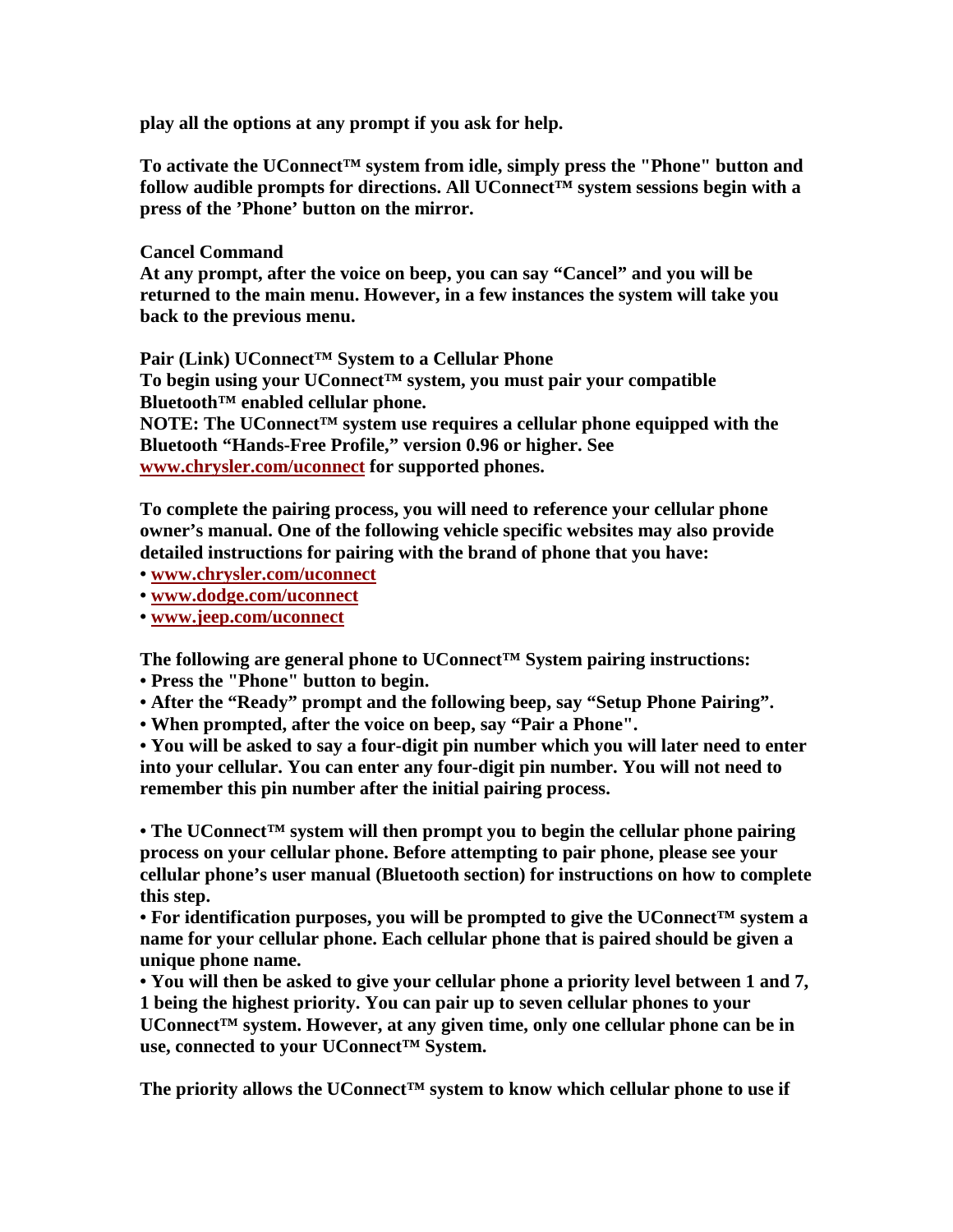**multiple cellular phones are in the vehicle at the same time. For example, if priority 3 and priority 5 phones are present in the vehicle, the UConnect™system will use the priority 3 cellular phone when you make a call. You can select to use a lower priority cellular phone at any time (refer to "Advanced Phone Connectivity").** 

**Dial by Saying a Number** 

- **Press the "Phone" button to begin.**
- **After the "Ready" prompt and the following beep, say "Dial".**
- **System will prompt you to say the number you want call.**

**• For example, you can say "234-567-8901". The phone number that you enter must be of valid length and combination. The UConnect™ limits the user from dialing invalid combination of numbers. For example, 234-567-890 is nine digits long, which is not a valid phone number - the closest valid phone number has ten digits. • The UConnect™ system will confirm the phone number and then dial. The number will appear in the display of certain radios.** 

# **Call by Saying a Name**

- **Press the "Phone" button to begin.**
- **After the "Ready" prompt and the following beep, say "Call".**
- **System will prompt you to say the name of the person you want call.**

**• After the "Ready" prompt and the following beep, say the name of the person you want to call. For example, you can say "John Doe", where John Doe is a previously**  stored name entry in the UConnect<sup>™</sup> phonebook. Refer to "Add Names to Your **UConnect™ Phonebook", to learn how to store a name in the phonebook. • The UConnect™ system will confirm the name and then dial the corresponding** 

**phone number, which may appear in the display of certain radios.** 

# **Add Names to Your UConnect™ Phonebook**

**NOTE: Adding names to phonebook is recommended when vehicle is not in motion. • Press the "Phone" button to begin.** 

**• After the "Ready" prompt and the following beep, say "Phonebook New Entry".** 

**• When prompted, say the name of the new entry. Use of long names helps the voice recognition and is recommended. For example, say "Robert Smith" or "Robert" instead of "Bob".** 

**• When prompted, enter the number designation (e.g.: "Home", "Work", "Mobile" or "Pager"). This will allow you to store multiple numbers for each phonebook entry, if desired.** 

**• When prompted, recite the phone number for the phonebook entry that you are adding. After you are finished adding an entry into the phonebook, you will be given the opportunity to add more phone numbers to the current entry or to return to the main menu.** 

**The UConnect™ system will allow you to enter up to 32 names in the phonebook with each name having up to four associated phone numbers and designations. Each language has a separate 32 name phonebook accessible only in that language.**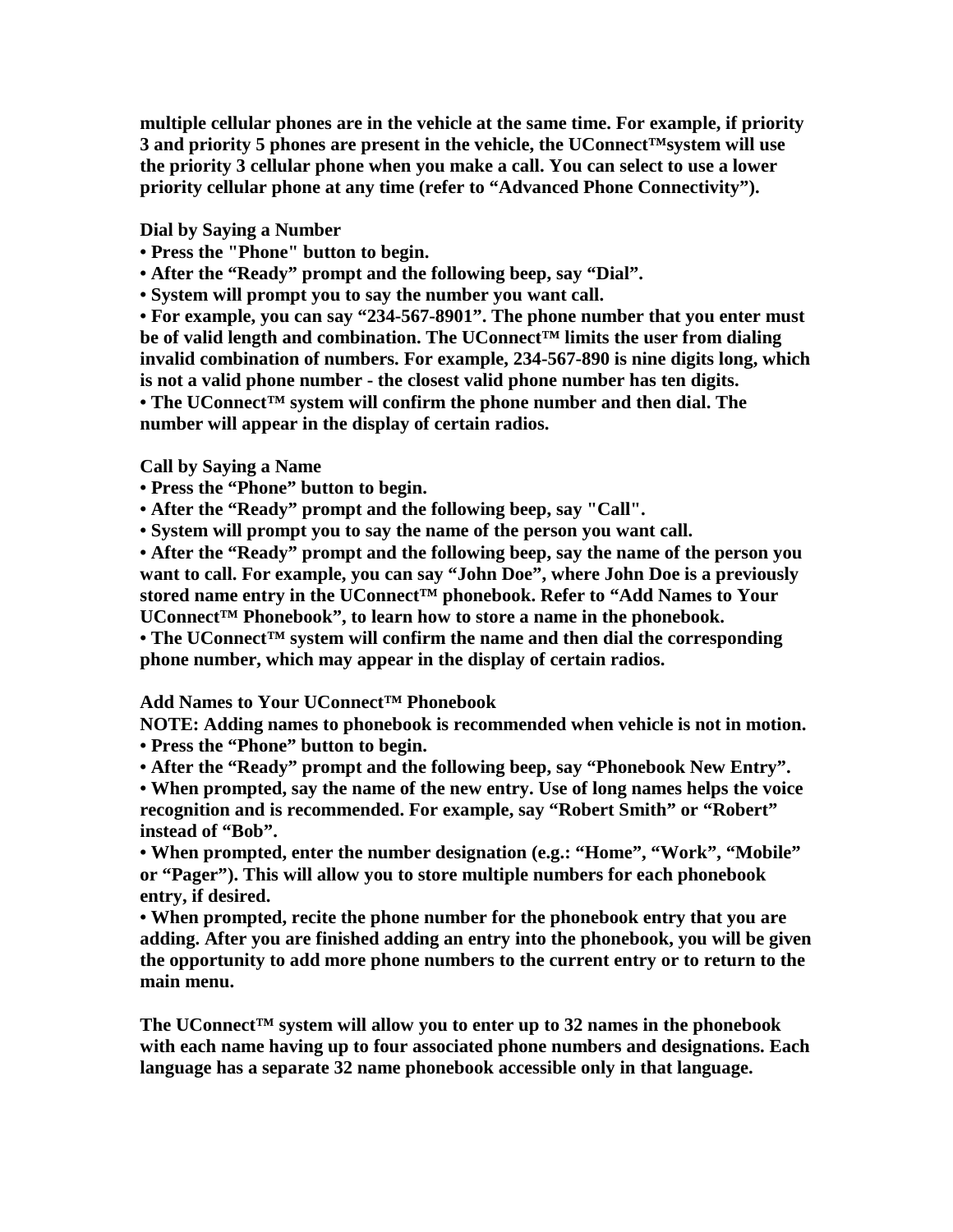**Edit Entries in the UConnect™ Phonebook** 

**NOTE: Editing phonebook entries is recommended when vehicle is not in motion. • Press the "Phone" button to begin.** 

**• After the "Ready" prompt and the following beep, say "Phonebook Edit".** 

**• You will then be asked for the name of the phonebook entry that you wish to edit.** 

**• Next, choose the number designation (home, work, mobile, or pager) that you wish to edit.** 

**• When prompted, recite the new phone number for the phonebook entry that you are editing. After you are finished editing an entry in the phonebook, you will be given the opportunities to edit another entry in the phonebook, call the number you just edited, or return to the main menu.** 

**Note: "Phonebook Edit" can be used to add another phone number to a name entry that already exists in the phonebook. For example, the entry John Doe may have a mobile and a home number, but you can add John Doe's work number later using the "Phonebook Edit" feature.** 

**Delete Entries in the UConnect™ Phonebook** 

**NOTE: Editing phonebook entries is recommended when vehicle is not in motion. • Press the 'Phone' button to begin.** 

**• After the "Ready" prompt and the following beep, say "Phonebook Delete."** 

**• After you enter the Phonebook Delete menu, you will then be asked for the name of the entry that you wish to delete. You can either say the name of a phonebook entry that you wish to delete or you can say "List Names" to hear a list of the entries in the phonebook from which you choose. To select one of the entries from the list,**  press the "Voice Recognition" button while the UConnect<sup>™</sup> system is playing the **desired entry and say "Delete."** 

**• After you enter the name, the UConnect™ system will ask you which designation you wish to delete: home, work, mobile or pager. Say the designation you wish to delete.** 

**• Note that only the phonebook entry in the current language is deleted. After confirmation, the phonebook entries will be deleted. Note that only the phonebook in the current language is deleted.** 

**Delete All Entries in the UConnect™ Phonebook** 

**• Press the 'Phone' button to begin.** 

**• After the "Ready" prompt and the following beep, say "Phonebook Erase All".** 

**• The UConnect™ system will ask you to verify that you wish to delete all the entries from the phonebook.** 

**• After confirmation, the phonebook entries will be deleted.** 

**List All Names in the UConnect™ Phonebook** 

- **Press the 'Phone' button to begin.**
- **After the "Ready" prompt and the following beep, say "Phonebook List Names".**
- **The UConnect™ system will play the names of all the phonebook entries.**
- **To call one of the names in the list, press the "Voice Recognition' button during**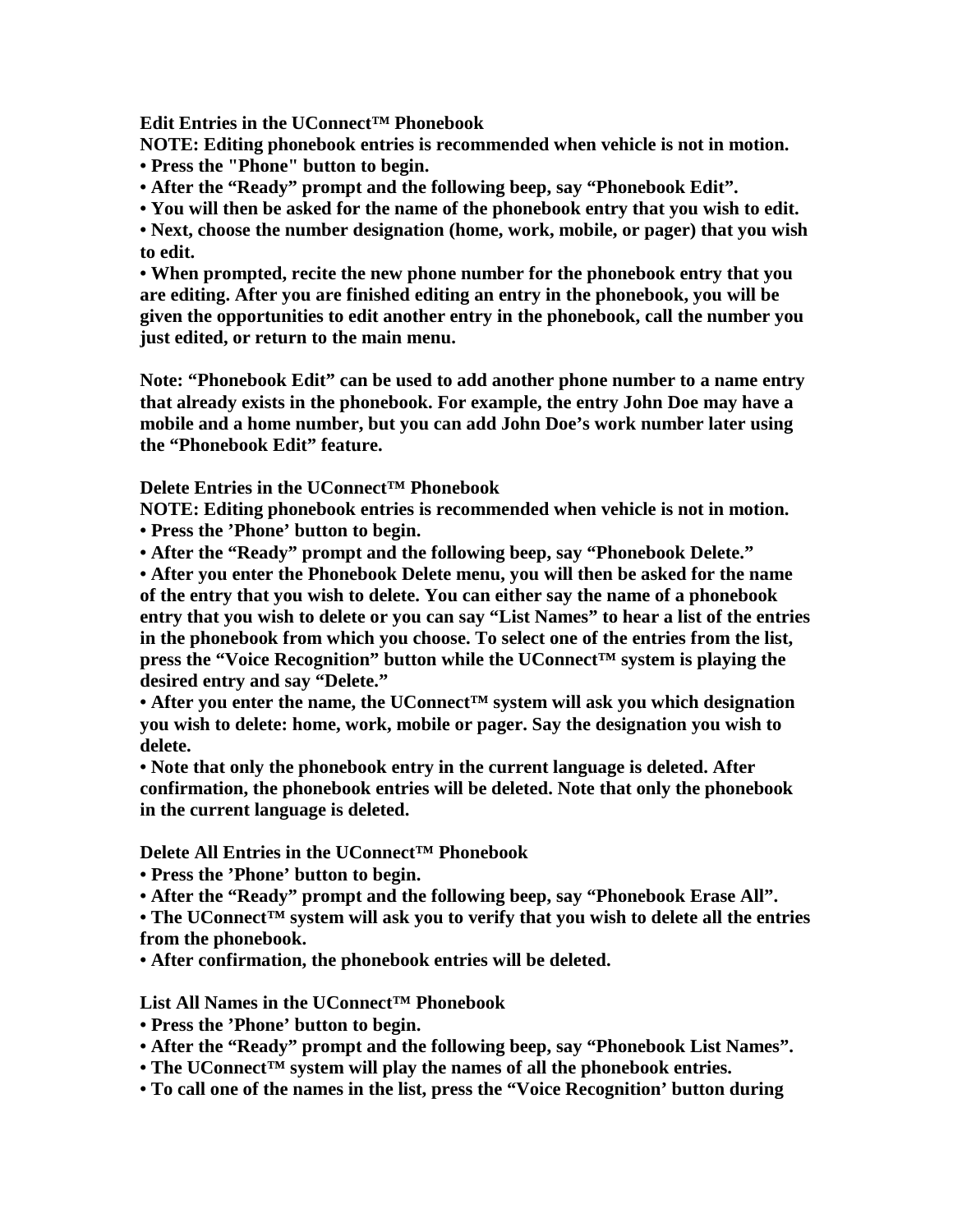**the playing of the desired name and say "Call".** 

**NOTE: the user can also exercise "Edit" or "Delete" operations at this point. • The UConnect™ system will then prompt you as to number designation you wish to call.** 

**• The selected number will be dialed.** 

**The following features can be accessed through the UConnect ™ system if the feature(s) are available on your cellular service plan. For example, if your cellular service plan provides three-way calling, this feature can be accessed through the UConnect™ system.** 

**Check with your cellular service provider for the features that you have.** 

**Answer or Reject an Incoming Call - No Call Currently in Progress**  When you receive a call on your cellular phone, the UConnect<sup>™</sup> system will **interrupt the vehicle audio system, if on, and will ask if you would like to answer the call. To reject the call, press and hold the "Phone" button until you hear a single beep indicating that the incoming call was rejected.** 

**Answer or Reject an Incoming Call - Call Currently in Progress If a call is currently in progress and you have another incoming call, you will hear the same network tones for call waiting that you normally hear when using your cell phone. Press the "Phone" button to place the current call on hold and answer the incoming call.** 

**NOTE: The UConnect™ system compatible phones in market today do not support rejecting an incoming call when another call is in progress. Therefore, the user can only either answer an incoming call or ignore it.** 

**Making a Second Call while Current Call in Progress**

**To make a second call while you are currently in a call, press the "Voice Recognition" button and say "Dial" or "Call" followed by the phone number or phonebook entry you wish to call. The first call will be on hold while the second call is in progress. To go back to the first call, refer to "Toggling Between Calls." To combine two calls, refer to "Conference Call".** 

**Place/Retrieve a Call from Hold** 

**To put a call on hold, press the "Phone" button until you hear a single beep which will indicate that the call has been placed on hold. To bring the call back from hold, press and hold the "Phone' button until you hear a single beep.** 

# **Toggling Between Calls**

**If two calls are in progress (one active and one on hold), press the "Phone" button until you hear a single beep indicating that the active and hold status of the two calls have switched. Only one call can be placed on hold at one time.**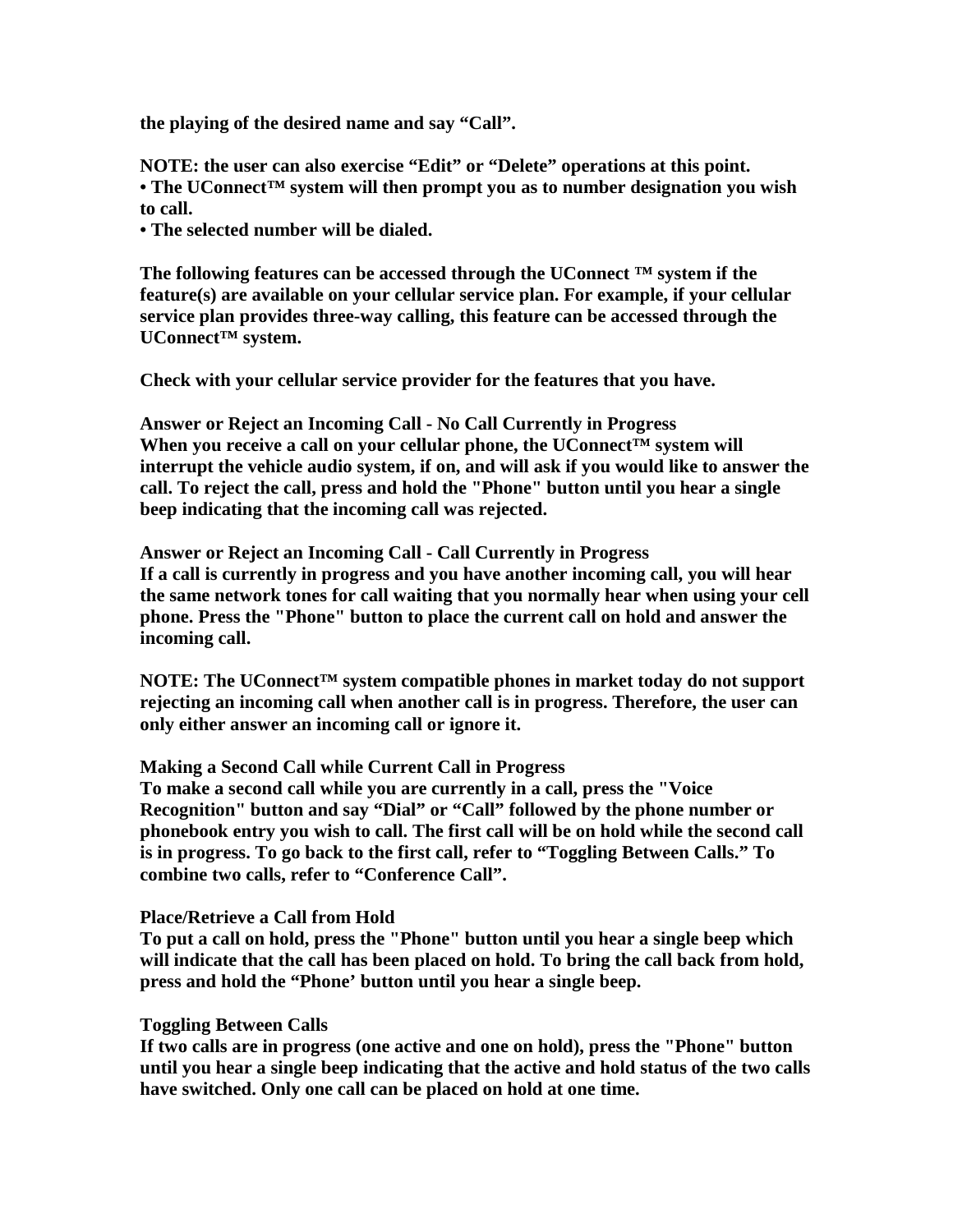# **Conference Call**

**When two calls are in progress (one active and one on hold), press and hold the "Phone" button until you hear a double beep indicating that the two calls have been joined into one conference call.** 

# **Three-Way Calling**

**To initiate three-way calling, press the "Voice Recognition" button while a call is in progress and make a second phone call as described under "Making a Second Call while Current Call in Progress." After the second call has established, press and hold the 'Phone' button until you hear a double beep indicating that the two calls have been joined into one conference call.** 

# **Call Termination**

**To end a call in progress, momentarily press the "Phone" button. Only the active call(s) will be terminated and if there is a call on hold, it will become the new active call.** 

# **Redial**

**• Press the "Phone" button to begin.** 

**• After the "Ready" prompt and the following beep, say "Redial".** 

**• The UConnect™ system will call the last number that was dialed on your cellular phone.** 

**Note: this may not be the last number dialed from the UConnect™ system.** 

# **Call Continuation**

**Call continuation is progression of a phone call on UConnect™ system after the vehicle ignition key has been switched to off. Call continuation functionality available on the vehicle can be any one of three types:** 

**• After ignition key is switched off, a call can continue on the UConnect™ system either until the call ends or until the vehicle battery condition dictates cessation of**  the call on the UConnect<sup>TM</sup> system and transfer of the call to the mobile phone. **• After ignition key is switched to off, a call can continue on the UConnect™ system for certain duration, after which the call is automatically transferred from the UConnect™ system to the mobile phone.** 

**• An active call is automatically transferred to the mobile phone after ignition key is switched to off.** 

# **Language Selection**

**To change the language that the UConnect™ system is using,** 

**• Press the "Phone" button to begin.** 

**• After the "Ready" prompt and the following beep, say the name of the language you wish to switch to (English, Espanol, or Francais, if so equipped).** 

**• Continue to follow the system prompts to complete language selection. After selecting one of the languages, all prompts and voice commands will be in that**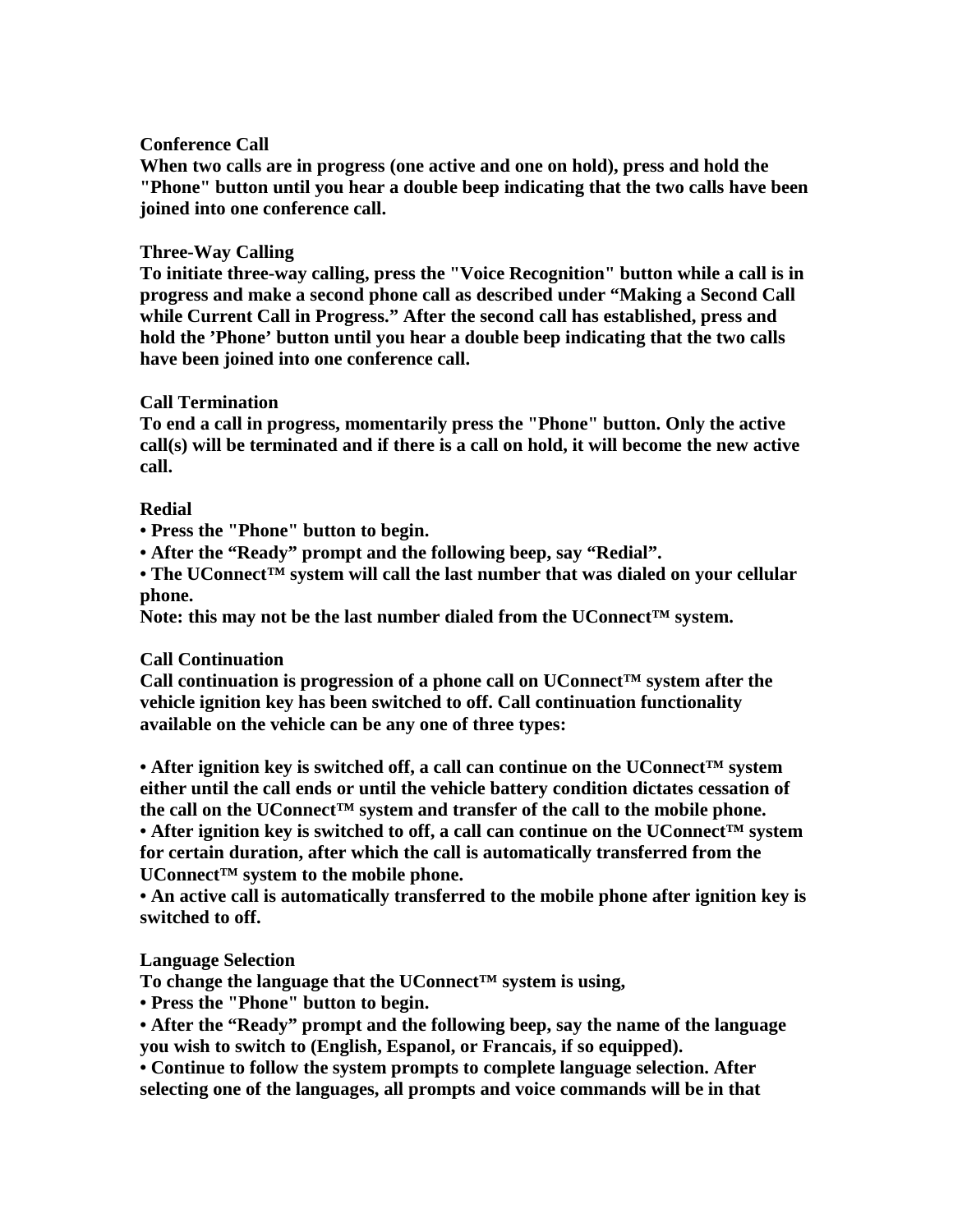**language.** 

**NOTE: After every UConnect™ language change operation, only the language specific 32 name phonebook is usable. The paired phone name is not language specific and usable across all languages.** 

**Emergency Assistance** 

**If you are in an emergency and the mobile phone is reachable:** 

**• Pick up the phone and manually dial the emergency number for your area. If the phone is not reachable and the UConnect™ system is operational, you may reach the emergency number as follows:** 

**• Press the "Phone" button to begin.** 

**• After the "Ready" prompt and the following beep, say "Emergency" and the UConnect™ system will instruct the paired cellular phone to call the emergency number. This feature is only supported in the USA and Canada.** 

**NOTE: The emergency number dialed is based on the Country where the vehicle is purchased (911 for USA and Canada and 060 for Mexico). The number dialed may not be applicable with the available cellular service and area.** 

**The UConnect™ system does slightly lower your chances of successfully making a phone call as to that for the cell phone directly.** 

**Your phone must be turned on and paired to the UConnect™ system to allow use of this vehicle feature in emergency situations when the cell phone has network coverage and stays paired to the UConnect™ system.** 

**Towing Assistance** 

**If you need towing assistance,** 

**• Press the "Phone" button to begin.** 

**• After the "Ready" prompt and the following beep, say "Towing Assistance".** 

**NOTE: The Towing Assistance number dialed is based on the Country where the vehicle is purchased (1-800-528-2069 for USA, 1-877-213-4525 for Canada, 55-14- 3454 for Mexico city and 1-800-712-3040 for outside Mexico city in Mexico).** 

**Please refer to the 24-Hour "Towing Assistance" coverage details in the Warranty information booklet and on the 24–Hour Towing Assistance Card.** 

### **Paging**

**To learn how to page, refer to "Working with Automated Systems". Paging works properly except for pagers of certain companies which time-out a little too soon to work properly with the UConnect™ system.** 

**Voice Mail Calling To learn how to access your voice mail, refer to "Working with Automated**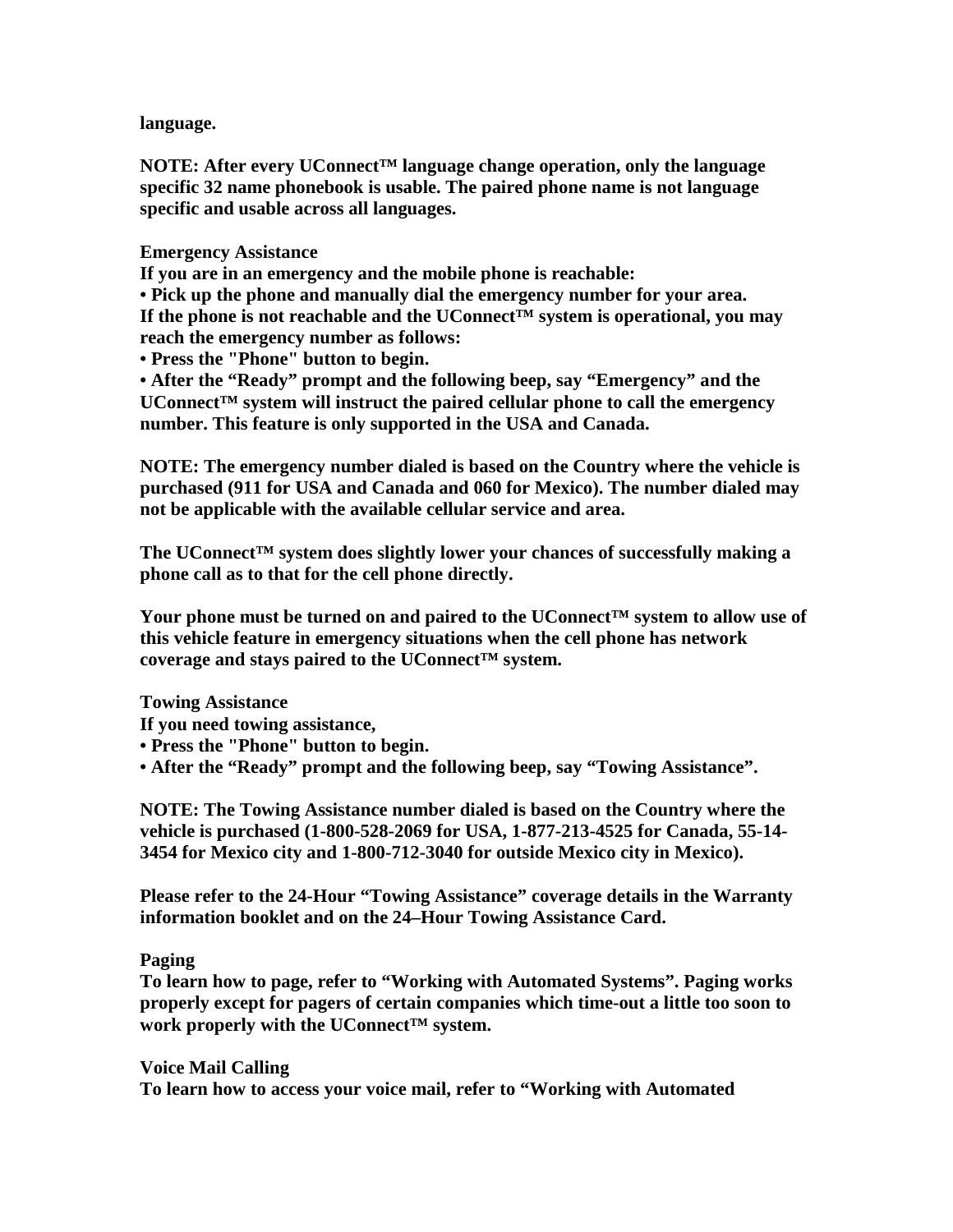### **Systems".**

### **Working with Automated Systems**

**This method is designed to be used in instances where one generally has to press numbers on the cellular phone keypad while navigating through an automated telephone system. You can use your UConnect™ system to access a voicemail system or an automated service, such as, paging service or automated customer service.** 

**Some services require immediate response selection, in some instances, that may be too quick for use of UConnect™ system. When calling a number with your UConnect™ system that normally requires you to enter in a touch-tone sequence on your cellular phone keypad, you can push the "Voice Recognition" button and say the sequence you wish to enter followed by the word "Send."** 

**For example, if required to enter your pin number followed with a pound 3 7 4 6 #, you can press the "Voice Recognition" button and say "3 7 4 6 # Send." Saying a number, or sequence of numbers, followed by "Send" is also to be used to navigate through an automated customer service center menu structure and to leave a number on a pager.** 

### **Barge In - Overriding Prompts**

**The 'Voice Recognition' button can be used when you wish to skip part of a prompt and issue your voice recognition command immediately. For example, if a prompt is playing "Would you like to pair a phone, clear a..." you could press the "Voice Recognition" button and say "Pair a Phone" to select that option without having to listen to the rest of the voice prompt.** 

### **Turning Confirmation Prompts On/Off**

**Turning confirmation prompts off will stop the system from confirming your choices (e.g. the UConnect™ system will not repeat a phone number before you dial it).** 

**• Press the "Phone" button to begin.** 

**• After the "Ready" prompt and the following beep, say "Setup Confirmations". The UConnect™ system will play the current confirmation prompt status and you will be given the choice to change it.** 

### **Phone and Network Status Indicators**

**If available on the radio and/or on a premium display such as the instrument panel cluster, and supported by your cell phone, the UConnect™ system will provide notification to inform you of your phone and network status when you are attempting to make a phone call using UConnect™. The status is given for roaming network signal strength, phone battery strength, etc.** 

### **Dialing Using the Cellular Phone Keypad**

**You can dial a phone number with your cellular phone keypad and still use the UConnect™ system (while dialing via the cell phone keypad, the user must exercise**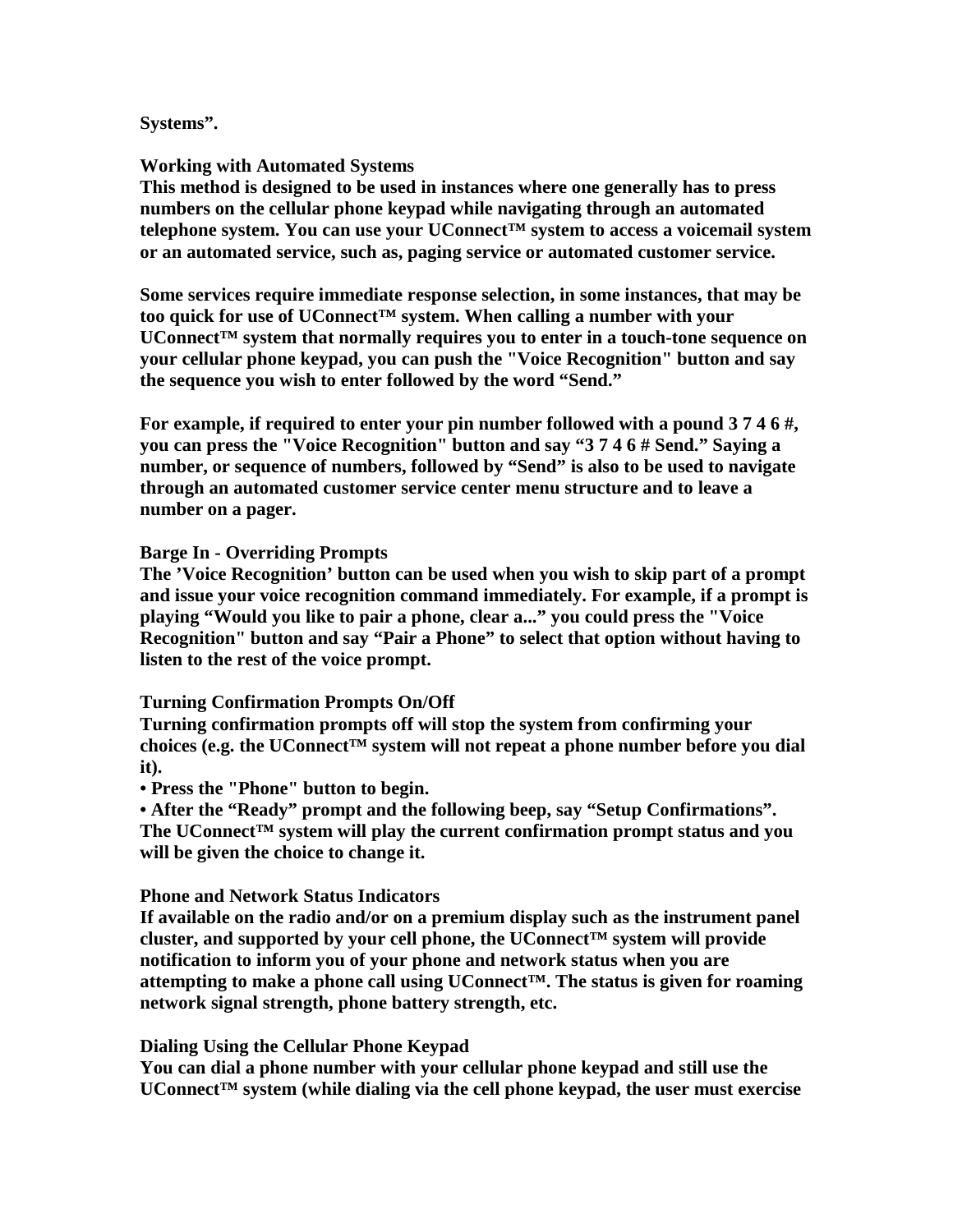**caution and take precautionary safety measures). By dialing a number with your paired Bluetooth™ cellular phone, the audio will be played through your vehicle's audio system. The UConnect™ system will work the same as if you dial the number using voice recognition.** 

**NOTE: Certain brands of mobile phones do not send the dial ring to the UConnect™ system to play it on the vehicle audio system, so you will not hear it. Under this situation, after successfully dialing a number, the user may feel that the call did not go through even though the call is in progress. Once your call is answered, you will hear the audio.** 

# **Mute/Un-mute (Mute off)**

**When you mute the UConnect™ system, you will still be able to hear the conversation coming from the other party, but the other party will not be able to hear you. In order to mute the UConnect™ system:** 

**• Press the "Voice Recognition" button.** 

**• After the "Ready" prompt and the following beep, say "Mute".** 

**In order to un-mute the UConnect™ system:** 

- **Press the "Voice Recognition" button.**
- **After the "Ready" prompt and the following beep, say "Mute-off".**

### **Information Service**

**When using AT&T Wireless Service, dialing to phone number "#121", you can access voice activated automated system to receive news, weather, stocks, traffic, etc. related information.** 

### **Advanced Phone Connectivity**

**Transfer Call to and from Cellular Phone The UConnect™ system allows out going calls to be transferred to your cellular phone to the UConnect™ system without terminating the call. To transfer an ongoing call from your UConnect™ paired cellular phone to the UConnect™ system or vice-versa, press the 'Voice Recognition' button and say "Transfer Call."** 

**Connect or Disconnect Link Between the UConnect™ System and Cellular Phone Your cellular phone can be paired with many different electronic devices, but can only be actively "connected" with one electronic device at a time. If you would like to connect or disconnect the Bluetooth™ connection between a UConnect™ paired cellular phone and the UConnect™ system, follow the instruction described in your cellular phone user's manual.** 

# **List Paired Cellular Phone Names**

- **Press the "Phone" button to begin.**
- **After the "Ready" prompt and the following beep, say "Setup Phone pairing".**
- **When prompted, say "List Phones".**
- **The UConnect™ system will play the phone names of all paired cellular phones in**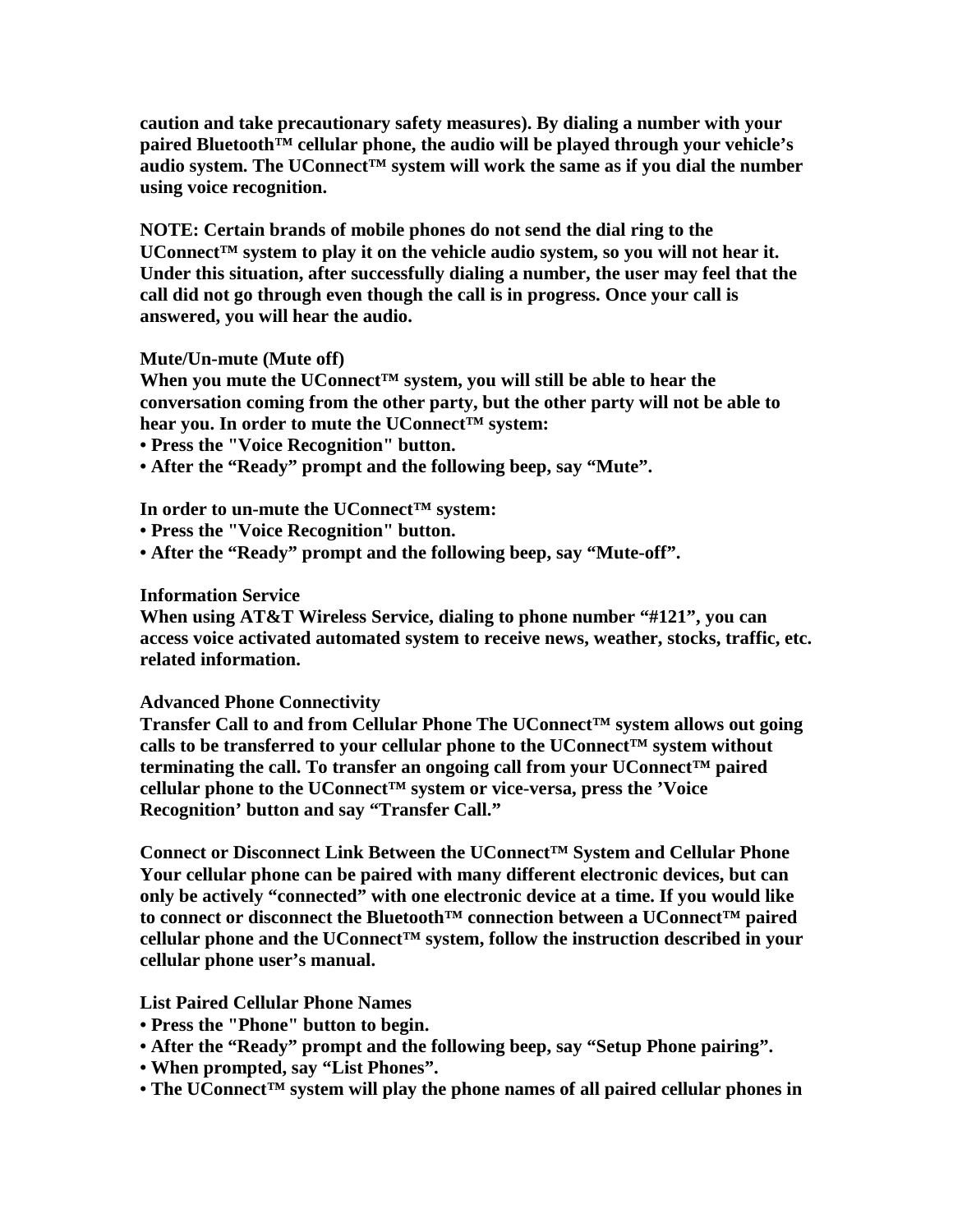**order from the highest to the lowest priority. To "select" or "delete" a paired phone being announced, press the "Voice recognition" button and say "Select" or "Delete". Also, see the next two sections for an alternate way to "select" or "delete" a paired phone.** 

**Select another Cellular Phone** 

**This feature allows you to select and start using another phone with the UConnect™**  system. The phone must have been previously paired to the UConnect<sup>™</sup> system that **you want to use it with.** 

**• Press the 'Phone' button to begin.** 

**• After the "Ready" prompt and the following beep, say "Setup Select Phone".** 

**• The phone names along with priority numbers will be announced.** 

**• When prompted say the priority number of the cellular phone you wish to select. You can also press the "Voice Recognition" button anytime while the list is being played, then say the priority number of the phone that you wish to select.** 

**• The selected phone will be used for the next phone call. If the selected phone is not available, the UConnect ™ system will return to using the highest priority phone present in or near (approximately with in 30 feet) the vehicle.** 

**Delete UConnect™ Paired Cellular Phones** 

- **Press the "Phone" button to begin.**
- **After the "Ready" prompt and the following beep, say "Setup Phone Pairing".**
- **At the next prompt, say "Delete".**

**• The phone names along with priority numbers will be announced.** 

**• When prompted say the priority number of the cellular phone you wish to delete. You can also press the "Voice Recognition" button anytime while the list is being played and say the priority number of the phone you wish to delete.** 

**Voice Recognition (VR)** 

**• Always wait for the beep before speaking.** 

**• Speak normally, without pausing, just as you would speak to a person sitting approximately eight (8) feet away from you.** 

**• Make sure that no one other than you is speaking during a voice recognition period.** 

**Performance is maximized under:** 

- **low-to-medium blower setting,**
- **low-to-medium vehicle speed,**
- **low road noise,**
- **smooth road surface,**
- **fully closed windows,**
- **dry weather condition.**

**• Even though the system is designed for users speaking in North American English, French, and Spanish accents, the system may not always work for some.** 

**• When navigating through an automated system, such as, voice mail, or when sending a page, at the end of speaking the digit string, make sure to say "send".**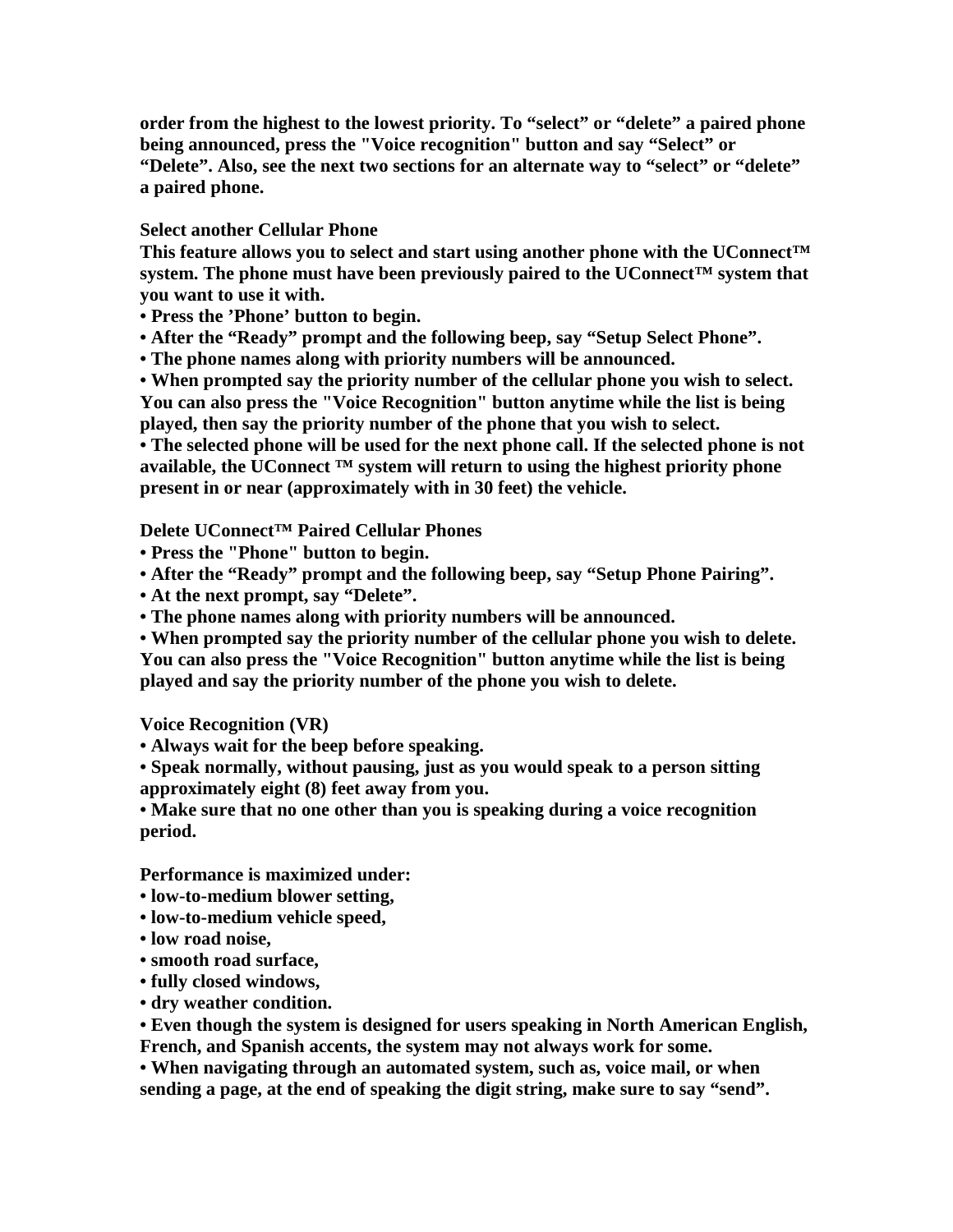**• Storing names in phonebook when vehicle is not in motion is recommended.** 

**• It is not recommended to store similar sounding names in the UConnect™ phonebook.** 

**• UConnect™ phonebook name tag recognition rate is optimized for the voice of the person who stored the** 

**name in the phonebook.** 

• You can say "O" (letter "O") for "0" (zero). "800" must be spoken "eight-zero**zero".** 

**• Even though international dialing for most number combinations is supported, some shortcut dialing number combinations may not be supported.** 

**Far End Audio Performance** 

**Audio quality is maximized under:** 

**• low-to-medium blower setting,** 

- **low-to-medium vehicle speed,**
- **low road noise,**
- **smooth road surface,**
- **fully closed windows, and**
- **dry weather condition.**
- **Operation from driver seat.**

**• Performance, such as, audio clarity, echo and loudness to a large degree, rely on the phone and network, and not the UConnect™ system.** 

**• Echo at far end can sometime be reduced by lowering the in-vehicle audio volume.** 

# **Bluetooth Communication Link**

**Cellular phones have been found to occasionally lose connection to the UConnect™ system. When this happens, the connection can generally be re-established by switching the phone off/on. Your cell phone is recommended to remain in Bluetooth "on" mode.** 

# **Power-Up**

**After switching the ignition key from OFF to either ON or ACC position, or after a reset, you must wait at least five (5) seconds prior to using the system.** 

**The UConnect Command Tree** 

**Voice Command Tree**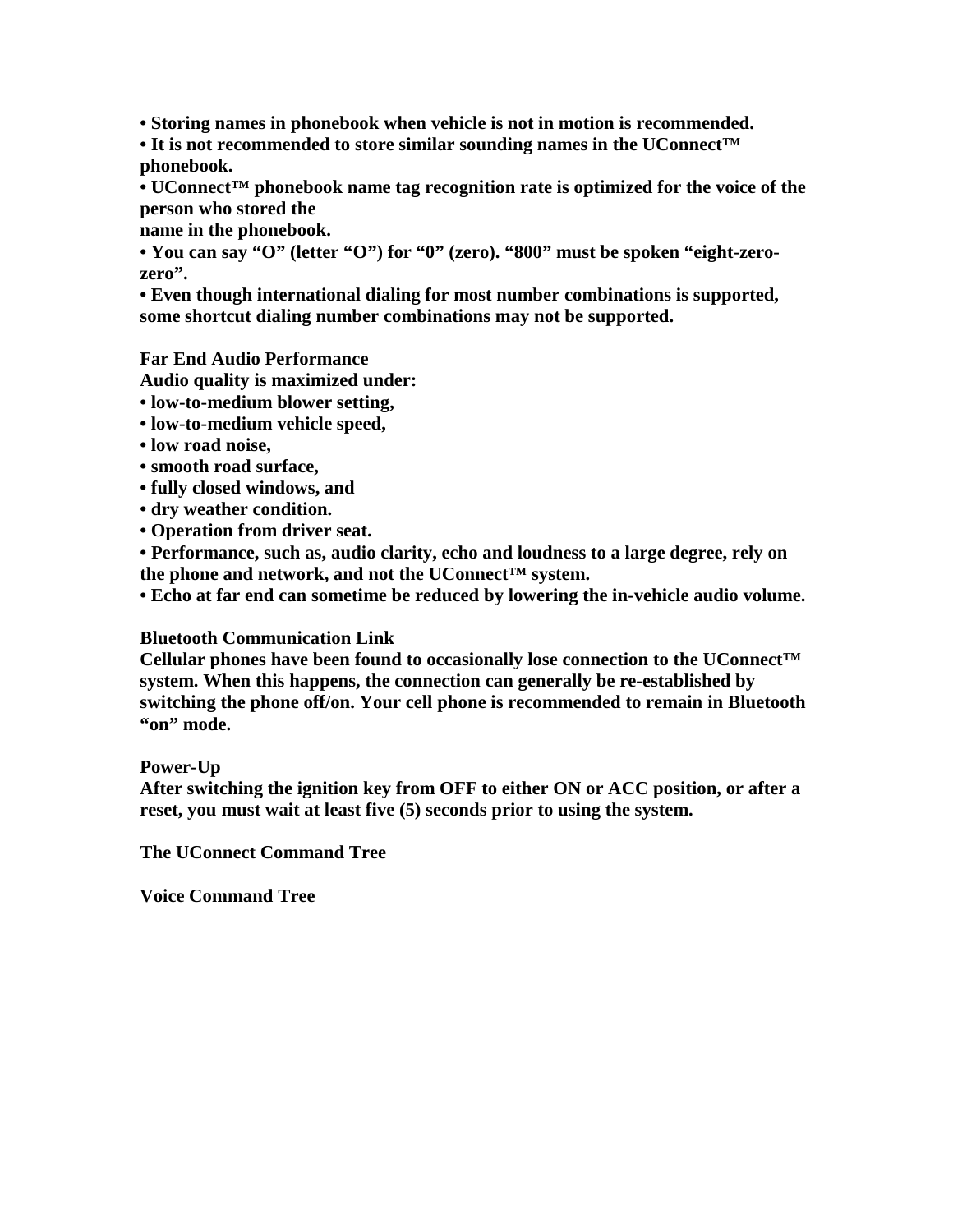

**Phonebook Command Tree** 



Note: Available Voice commands are shown in bold face and are underlined.